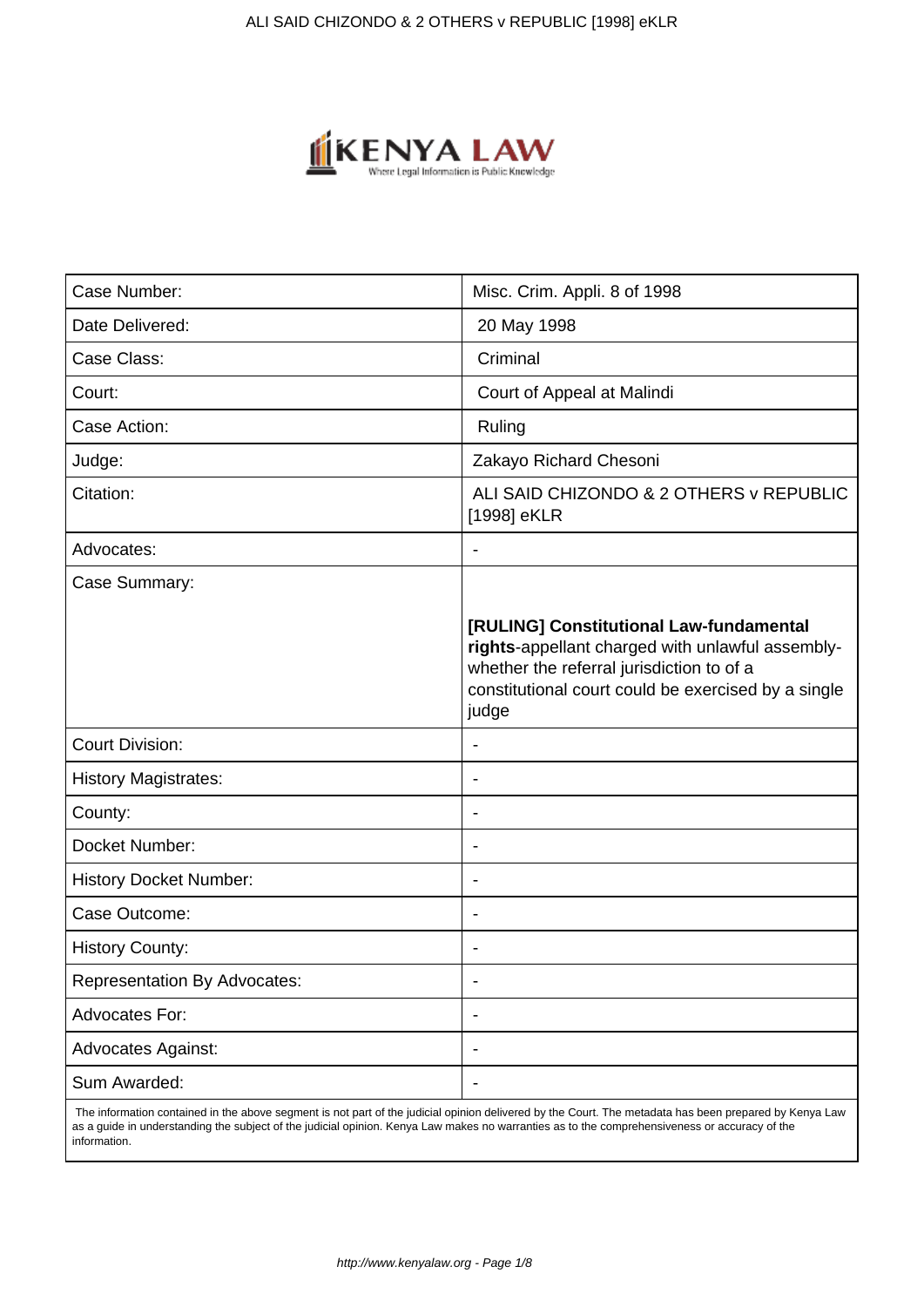### **REPUBLIC OF KENYA**

### **IN THE COURT OF APPEAL OF KENYA**

### **AT MOMBASA**

### **Misc. Crim. Appli. 8 of 1998**

### **ALI SAID CHIZONDO & 2 OTHERS........................ ACCUSED/APPLICANTS**

# **AND**

**REPUBLIC...................................................................................................................... RESPONDENT**

# **(Being a constitutional reference from the original case No.2495/97of the Chief Magistrates' Court at Mombasa dated21st August, 1997)**

#### **RULING**

On 21st August, 1997, Ali Said Chizondo, Khalifa Khalifa and Al-amin

Mohamed Mazrui appeared before Mombasa Chief Magistrate, Mr. Muchelule,

to answer a charge of "taking part in an unlawful assembly contrary to section 79

of the Penal Code". They all denied the charge. The 2nd and 3rd accused were

1released on a bond of Kshs. 100,000/= plus one surety each, but the 1st accused

who already was in custody was detained there.

When the case came up for hearing on  $14<sup>th</sup>$  November, 1997, Dr.

Khaminwa, who appeared for the 2nd and 3rd accused, raised the issue that the

charge before the court contravened the rights and freedoms of the accused under

section 80 of the Constitution of Kenya which guaranteed them the freedom of

assembly and association. Dr. Khanimwa supported by Mr. Ngombo for the 1st

accused then requested that the question be referred to the High Court under section 84(3).

This is what section 84(3) of the Constitution says:

"If in proceedings in a subordinate court aquestion arises as to the contravention of anyof the provisions of sections 70 to 83 (inclusive),the person presiding in that court may, and shallif any party to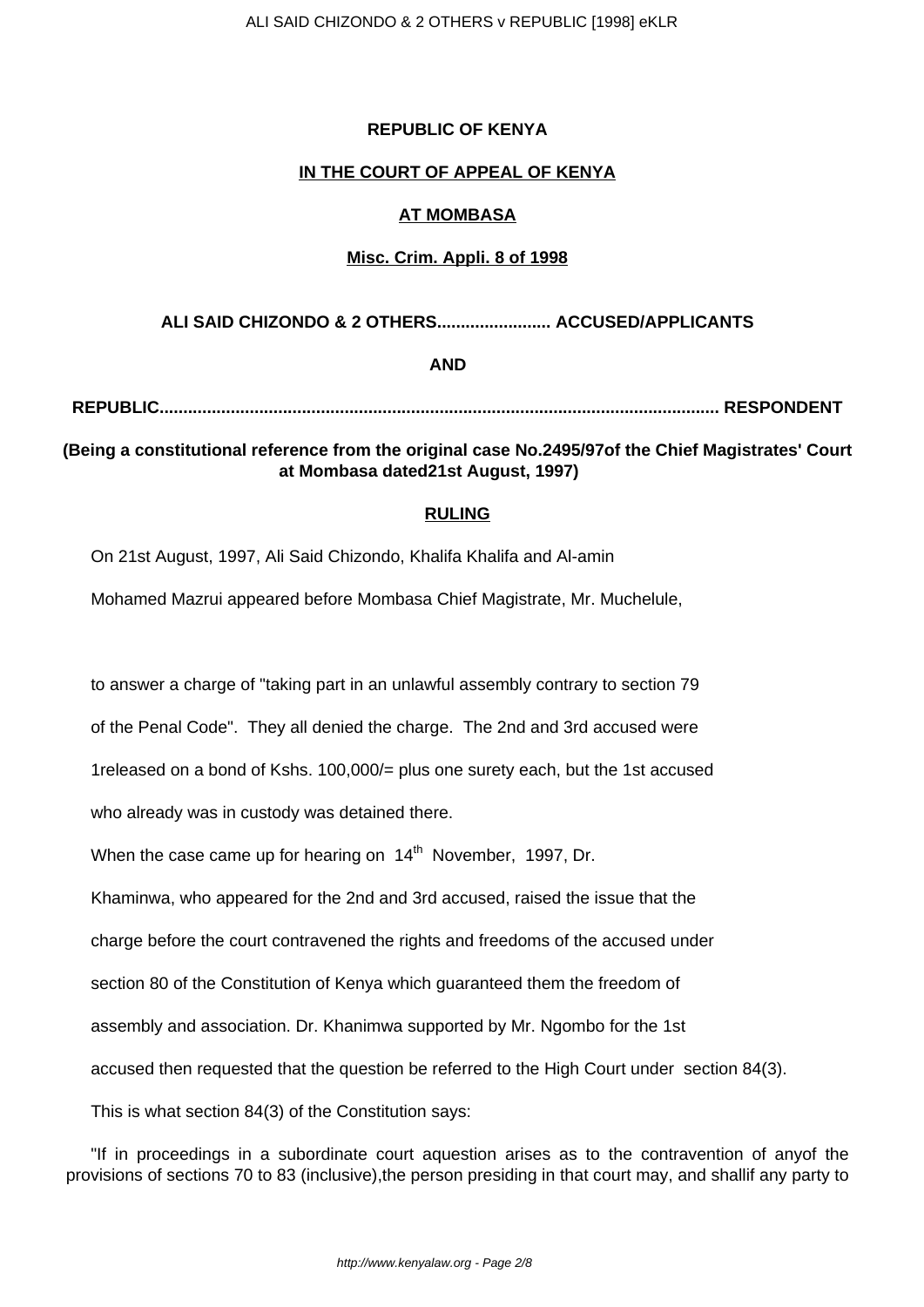the proceedings so requests, referthe question to the High Court unless, in hisopinion, the raising of the question is merelyfrivolous and vexatious."

The Chief Magistrate wrote a short ruling in which he held that since, in

his opinion, the issue of fundamental rights and freedoms which counsel had

raised was not frivolous or vexatious he was compelled by the language of section 84(3) to refer the question to the High Court for determination. The two counsel for the accused and Mr. Gacivih, Senior State Counsel for the Republic, appeared before the High Court (Ang'awa, J.) on 3rd March, 1998, and Dr. Khaminwa submitted that the learned Judge had jurisdiction to

hear the constitutional question raised because the matter could be heard by a single judge.

In the High Court, Mr. Ngombo sought to file an originating motion under section 84(1) of the Constitution and formally allege how the hearing of the case in the Chief Magistrate's Court would infringe the accused's rights and freedoms under sections 70-83 of the Constitution. The originating motion would also seek to terminate the subordinate court's proceedings, Dr. Khaminwa submitted that section 84(1) and (2) gave the High Court original jurisdiction to hear the reference, and there was no need to involve the Chief Justice or a constitutional court. Mr. Gacivih supported Mr. Ngombo's proposal that there was need to make a written application.

The learned Judge after hearing the parties and lamenting the inability by successive Chief Justices to make rules of practice and procedure under section 84(6) of the Constitution held that this was a constitutional reference under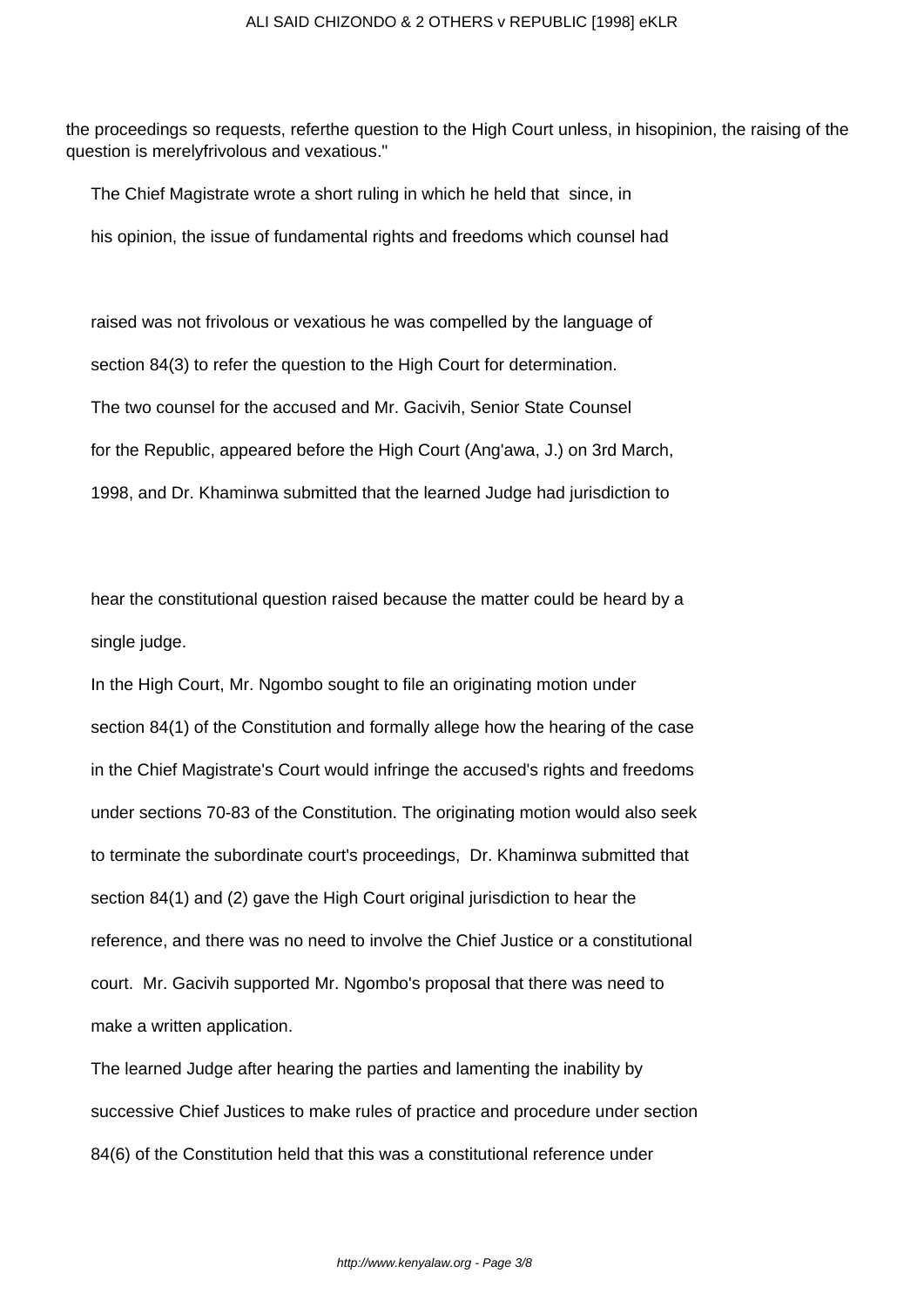section 67(3) which required a three judge bench. She ordered that the file be

placed before the Hon. Chief Justice for directions as, to, inter alia, the

composition of the panel of judges to be appointed to hear the matter.

Did the accused have a right to be heard" Yes, they had a right because

the Constitution gave it to them.

Section 84(1) provides that -

"(1). Subject to subsection (6), if a person alleges thatany of the provisions of sections 70 to 83 (inclusive)

3

has been, is being or is likely to be contravened inrelation to (or, in the case of a person who is detained,if another person alleges a contravention in relationto the detained person), then, without prejudice toany other action with respect to the same matterwhich is lawfully available, that person (or thatother person) may apply to the High Court for redress.

(2). The High Court shall have original jurisdiction -

(a) to hear and determine an application made

by a person in persuance of subsection (1);

(b) to determine any question arising in the case. of a person which is referred to it in

pursuance of subsection (3), and may makesuch orders, issue such writs and give suchdirections as it may consider appropriate forthe purpose of enforcing or securing theenforcement of any of the provision's ofsections 70-83 (inclusive)."

The High Court exercises three types of constitutional jurisdiction namely:

- (a) original jurisdiction, and
- (b) two kinds of referral jurisdiction

The first type of referral jurisdiction is when the court is asked to interpret

the Constitution under section 67(1), which reads as follows:

"67(1) Where a question as to the interpretationof this Constitution arises in proceedings in asubordinate court and the court is of the opinionthat the question involves a substantial questionof law, the court may, and shall if a party to theproceedings so requests, refer the question to the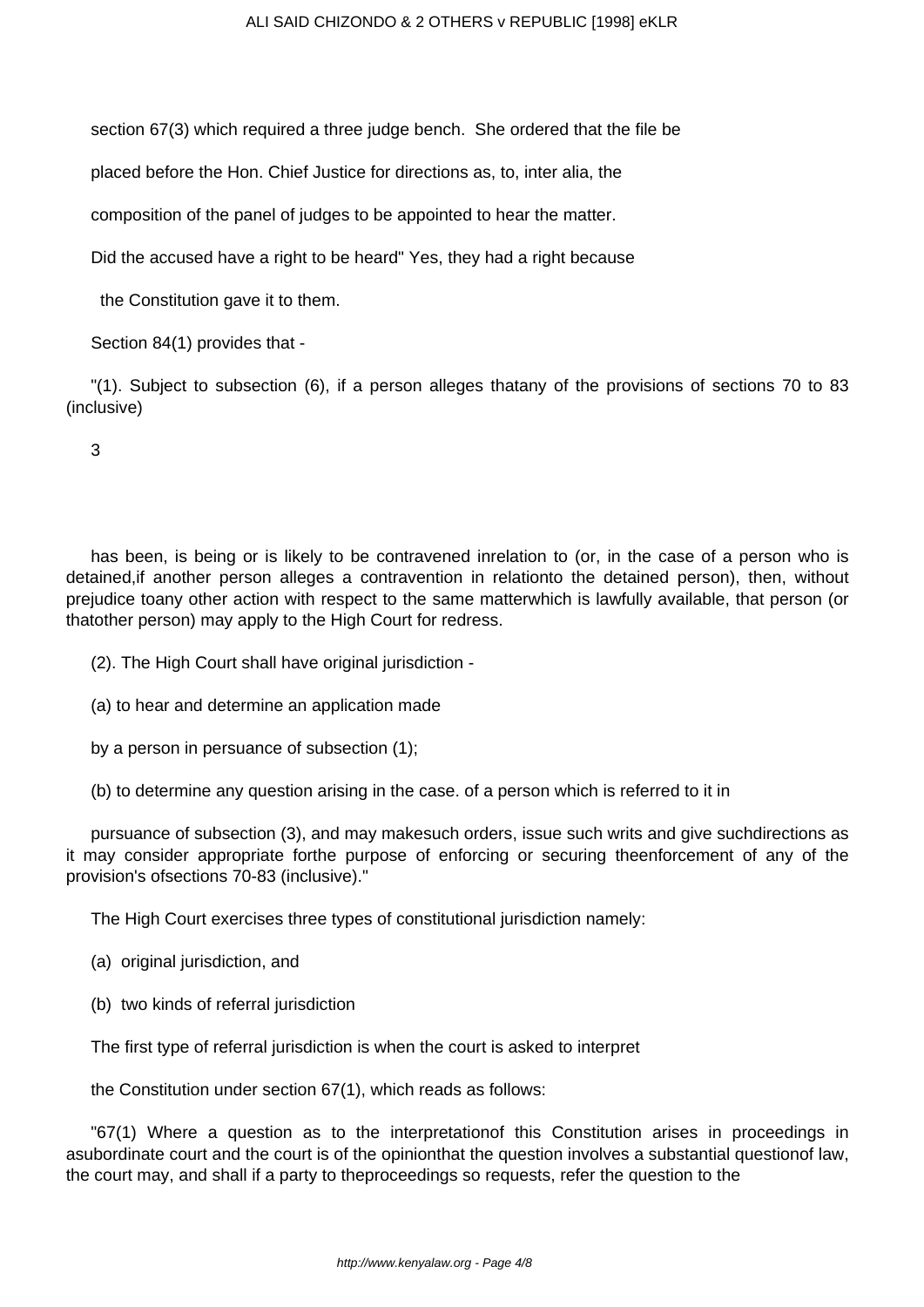# High Court."

The second type of referral jurisdiction is that conferred by section 84(3)aforesaid, and relates to enforcement of fundamental rights and freedoms where

contravention of those rights and freedoms set out in sections 70 to 83 (inclusive)is alleged in proceedings in a subordinate court.

Both Dr. Khaminwa and Deputy Public Prosecutor, Mr. Bwonwon'ga, (forthe Republic) who appeared before me, jointly submitted that the questionreferred to the High Court by the Chief Magistrate did not involve interpretationof the Constitution. It was an alleged contravention of the applicants'fundamental rights and freedoms. With respect, I agree with that suggestion.

The question is whether the fundamental rights and freedoms of theapplicants conferred under section 80 of the Constitution have been or will becontravened by their being charged and prosecuted for taking part in an unlawfulassembly contrary to section 79 of the Penal Code" Dr. Khaminwa says thatfundamental right will be infringed.

As I have said, Mr. Ngombo sought to agitate his client's right by filing an

riginating Motion. Had he not joined Dr. Khaminwa in requesting the

subordinate court to refer the question to the High Court he would have beenentitled to invoke his client's constitutional right arid freedom by any one of thefollowing ways, that is -

(a) a plaint,

- (b) Order LIII of the Civil Procedure Rules, or
- (c) originating motion.The procedure to be adopted would depend on the constitutional relief sought. In

the case of OLIVE CASY JUANDOO -V.- THE'! ATTORNEY-GENERAL OFGUYANA (1971) A.C. 972 the landowner owned an area of land in Guyanaupon which the Government proposed to construct a new road. She took theview that that action would be in contravention of her fundamental rights underarticle 8(1) of the Constitution of Guyana which prohibited the compulsoryacquisition of property except under the circumstances provided in that article.

By originating notice of motion, naming the Attorney-General as respondent, she

applied to the High Court under article 19(1) for redress. The High Courtdismissed the application without consideration of its merits on the ground thatan originating notice of motion was not the proper procedure and that theapplication should have been made by writ of summons. The Court of Appealdismissed the landowner's appeal. On appeal to the Judicial Committee it washeld allowing the appeal, "that the right to apply to the High Court for redressconferred by article 19(1) (this article is, in all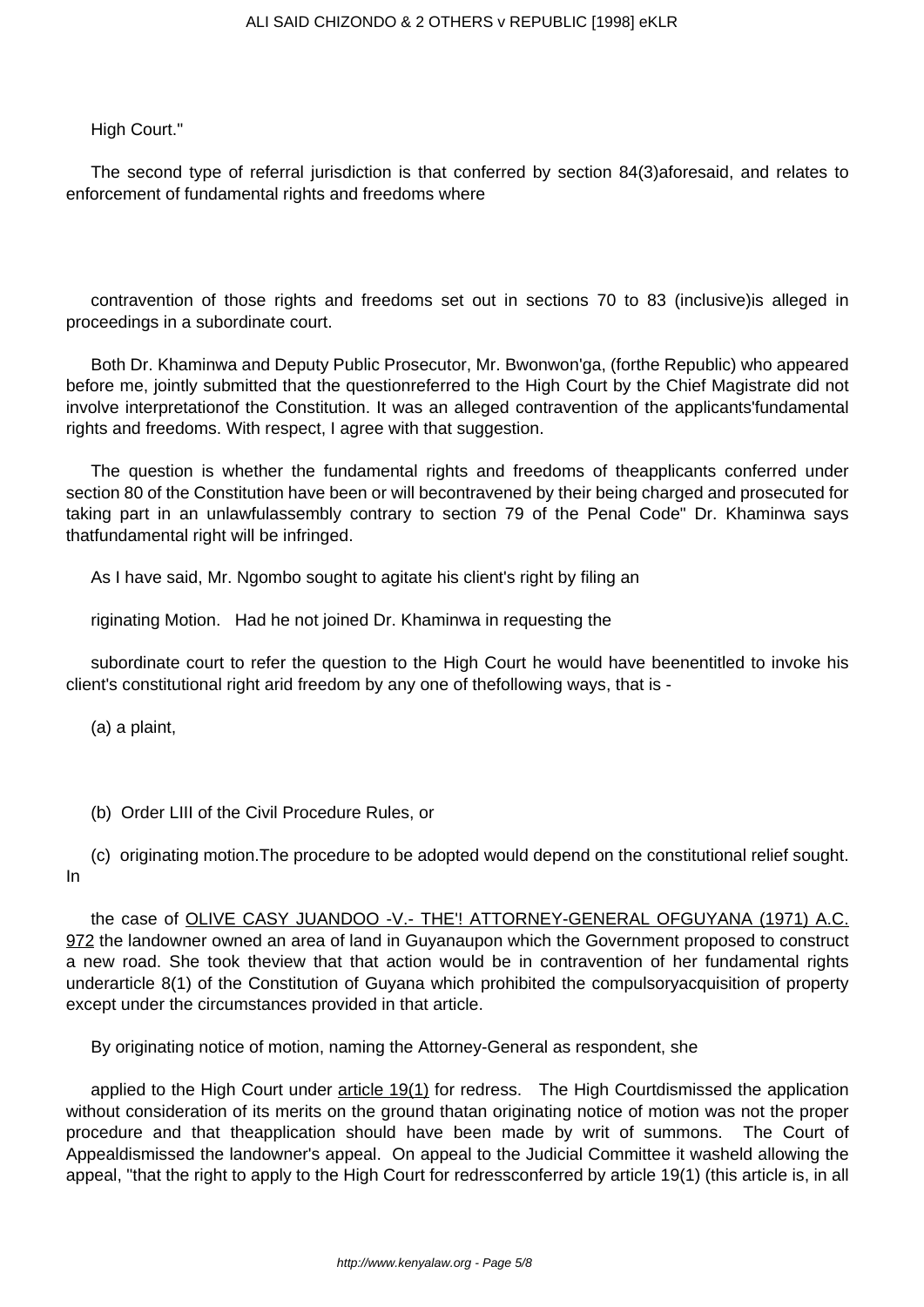material respects, similar tosection 84(1) of the Constitution of Kenya) was expressed to be subject toparagraph (6) of that article and since neither the Parliament nor the rule-makingauthority of the Supreme Court had exercised their power under article 19(6) tomake provision with respect to practice and procedure the method wasqualified and the right wide enough to cover application by any form ofprocedure by which the High Court could be approached to invoke its power, and

an originating motion was one of the ways by which that could be done." (words

in brackets are mine) The relevant part of article 19(6) which is similar to section 84(6) of the Kenyan Constitution provided that -

"(6) Parliament may make provision with respect. to the practice and procedure - (a) of the High Court in relation to thejurisdiction and powers conferred upon it by or under this article......... "

The Kenyan provision says:

"84(6) The Chief Justice may make rules withrespect to the practice and procedure of theHigh Court in relation to the jurisdiction andpowers conferred on it by or under this section ...."

The position here is as was stated by Warrington, J. in In re **MEISTER**, LUCIUS

AND BRINING LTD [T914] 3l T.L.R. 28,29, viz:

 "where the Act" (sic. Constitution) "merelyprovides for an application and does not sayin what form that application is to be made,as

a matter of procedure it may be made in

any way in which the court can be approached."

A person who alleges that his or her rights guaranteed by any of the

provisions of sections 70 to 83 (inclusive) are contravened can apply to the High

Court for enforcement of those rights. The court exercises its original

jurisdiction in hearing and determining the application. The constitution has not

defined the quorum of judges who should hear such an application, and, there is

no reason to make anyone suggest that the composition should not be the normal

complement of a single judge. Both Dr. Khaminwa and Mr. Bwonwonga were of

7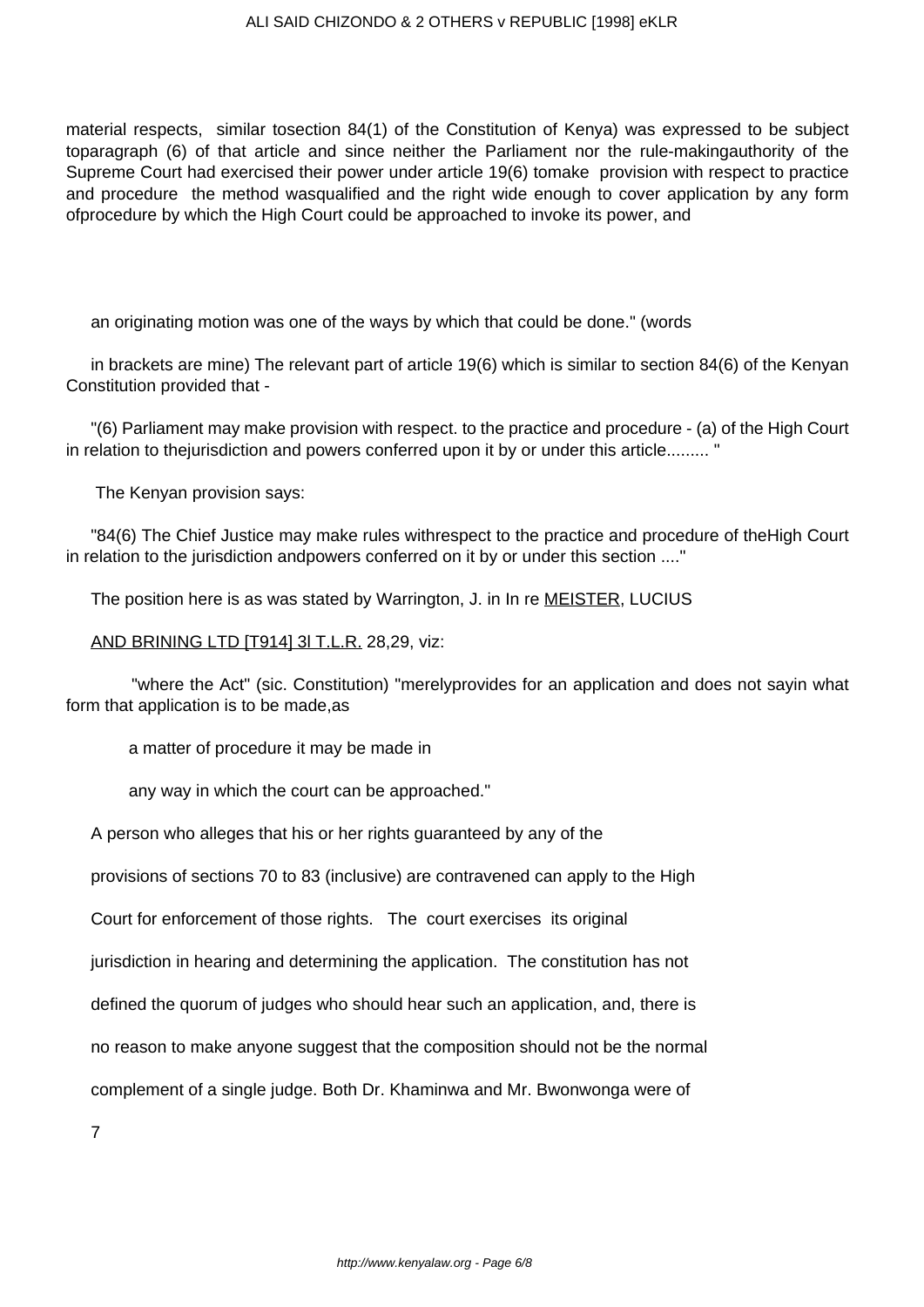the view that a single judge would do. The quorum of the High Court whenexercising its "Constitutional Jurisdiction" is a single judge. When exercising itsreferral jurisdiction under section 67 the legally mandated composition of the

High is at least three judges. If the High Court is exercising its referral

jurisdiction of enforcement of the fundamental rights and freedoms under section

i

84(3) the quorum is also one judge.

There is now an established practice in the High Court for the ChiefJustice to be asked to constitute a bench of three judges to hear and determineconstitutional questions both of interpretation and of enforcement in exercise ofthe court's original and referral jurisdiction. This practice has led to thedevelopment of the three judge bench acquiring the designation of a"Contitutional Court". Whereas it is legally mandatory for a three judge bench todeal with constitutional questions under section 67 there is no such requirementin respect of constitutional questions which arise under section 84(2) and 84(3).However, the development of a three judge bench must have some reasons likethe Chief Justices who empanel the bench of judges taking into account theseriousness of constitutional questions, and the respect for the conventionalwisdom that many heads are better than one. This ruling should, therefore, notbe treated as intended to discontinue the practice of three judge bench except incases involving questions of interpretation of the Constitution. Whether to have a

quorum of one or three judges in a constitutioial matter will depend on the

gravity of the questions raised by the individual case.

I have already said that anyone who wishes to invoke the court's

jurisdiction for protection of the fundamental rights and freedoms guaranteed

under sections 70 to 83 (inclusive) can do so by plaint, Order 53 of the Civil

Procedure Rules or originating motion. Elaborate procedures already exist

Consequently there was no basis for the learned Judge's complaint for lack of

rules of practice and procedure made under section 84(6). Any rules of practice

made are unlikely to add much, if anything, to the already existing forms.

I am satisfied that the referral jurisdiction in this case can competently be

exercised by a single judge. In the result, I direct that the question referred to the

High Court by the Chief Magistrate in the instant case be heard and determined

by a single Judge on a date to be fixed by the parties at the Registry at Mombasa